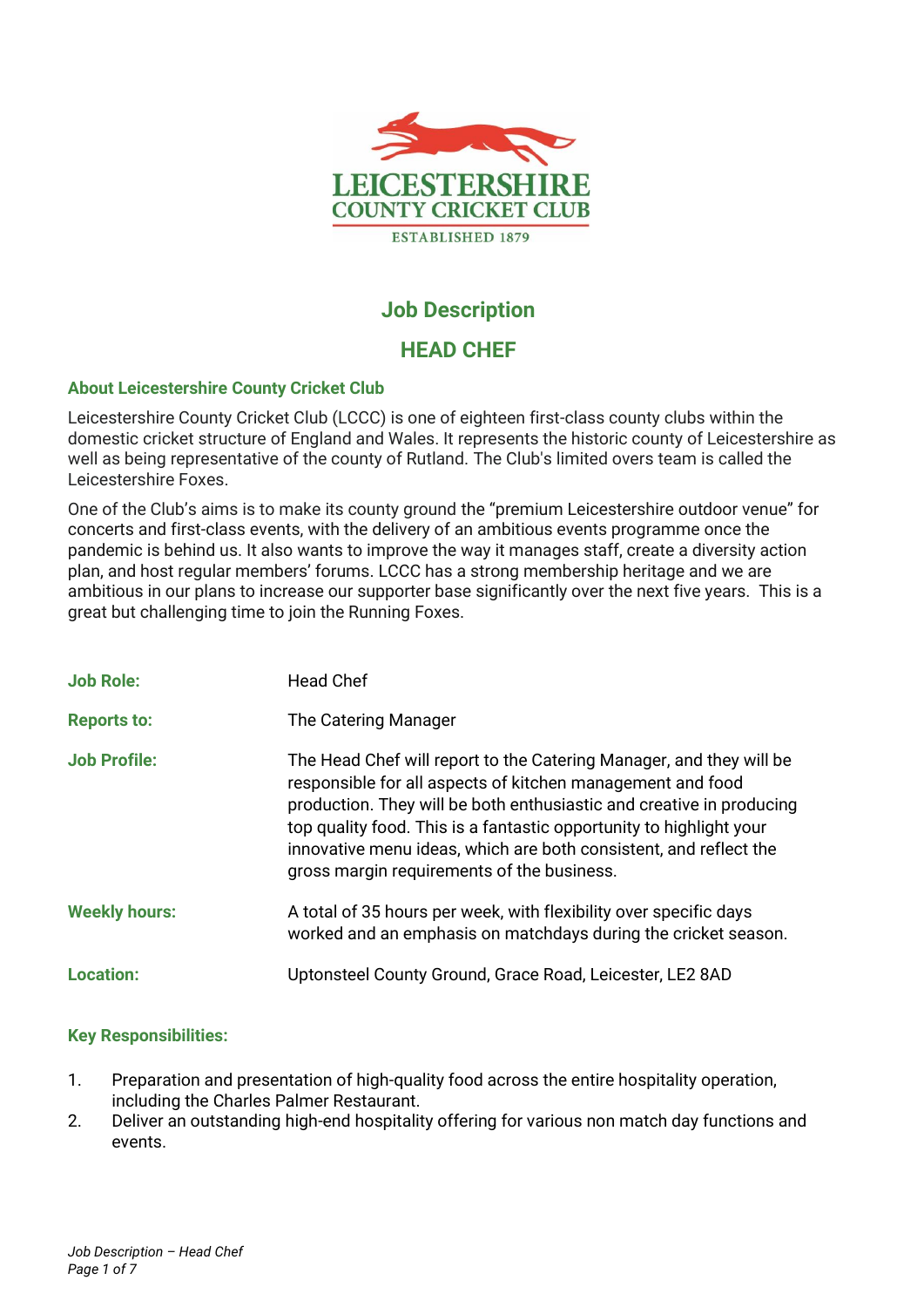- 3. Control and monitor the kitchen financial performance, working closely with the catering manager. Ensuring stock levels are to a workable minimum and take into consideration stock rotation and assist in stock taking where required.
- 4. Purchasing food and supplies from designated suppliers, mutually agreed with the catering manager. Ensuring goods-in are monitored for quality and temperature
- 5. Establish and maintain good working relationships with individuals at all levels within the Club, and our client organisations.
- 6. Reacting to and anticipating customer needs whenever possible, enhancing the quality of service and in turn achieving customer satisfaction
- 7. Implement and maintain the Statutory and Company standards of hygiene compliance, health and safety, security, and take any action as is necessary.

# **Key Tasks:**

- 1. Managing our temporary chefs and porters, and planning their booking requirements
- 2. Organising catering production, and menu planning, assisted by the management team, and implement strong controls on tariffs and selling price to maintain agreed margins.
- 3. Fully endorsing, demonstrating, and conducting the company health and safety policy.
- 4. Ensuring the hygiene and food safety standards are met in all stages of food preparation, starting with ingredients, and ending with the finished dish, which leaves the kitchen in accordance with HACCP documentation.
- 5. Identifying and reporting maintenance requirements or hazards within the workplace.
- 6. Ensuring COSHH regulations are followed by Kitchen Porters in the safe and effective cleaning of kitchen surfaces, storage, and refrigeration

# **Catering operational duties will include:**

- 1. Daily food purchasing and goods inwards control, HACCP record keeping
- 2. Food production and meeting service requirements and deadlines
- 3. Ensuring all food allergens are identified at menu planning and communicated to the management and front of house team
- 4. Oversee food & beverage stock control
- 5. Maintaining effective communication amongst the team, front of house, and sales staff.
- 6. Monitoring of gross profitability
- 7. Management of operational costs
- 8. Assisting sales management in client meetings where required
- 9. Risk Assessment evaluation as required
- 10. Undertake internal auditing as required
- 11. Assist in staff training, recruitment, and induction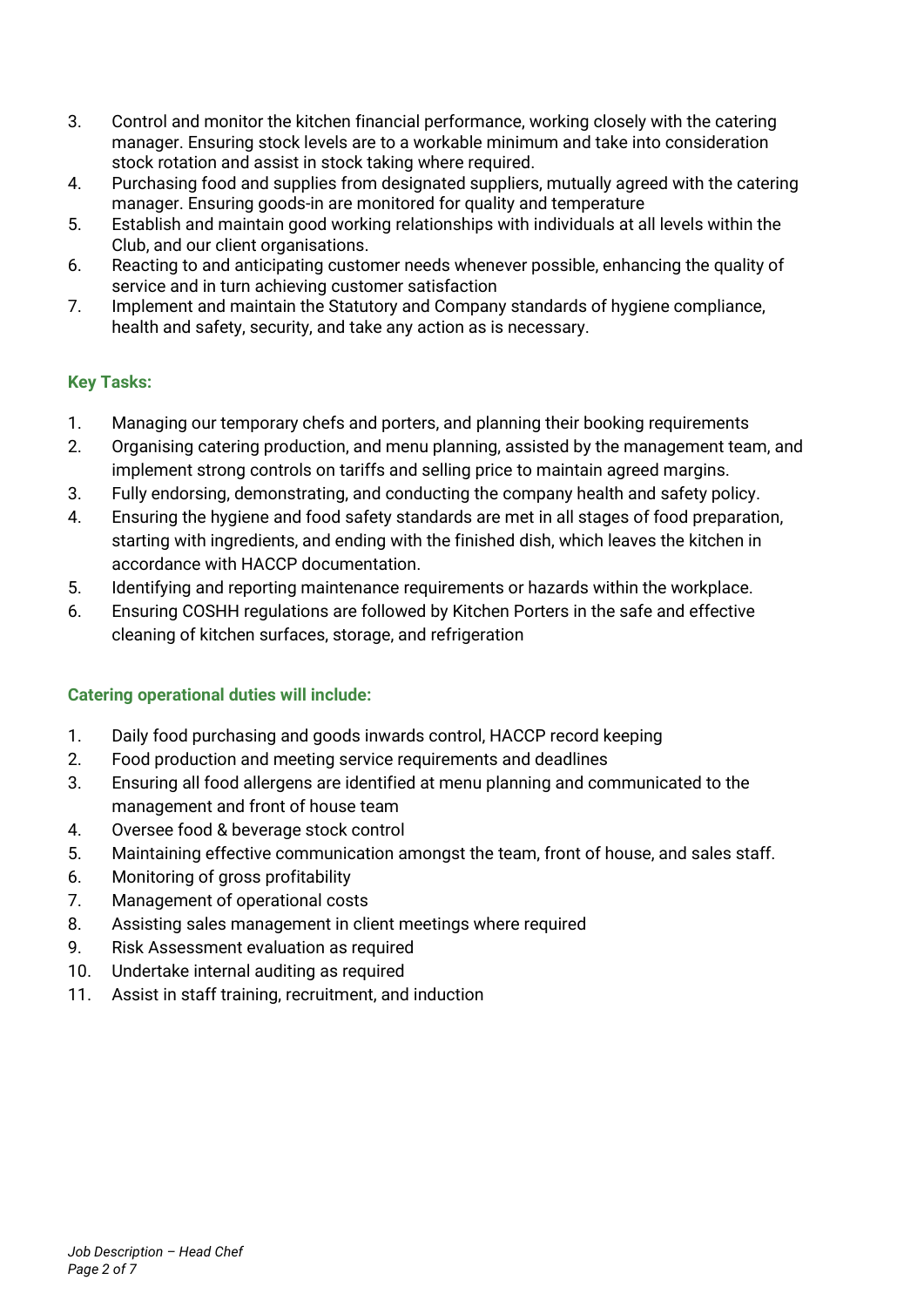## **What we are looking for:**

- Someone with a proven record within the Hospitality industry, with a background in hotels / restaurant, Conference & Banqueting or Sports stadia hospitality.
- Impressive knowledge of all kitchen sections
- Ability to produce consistently high-quality dishes.
- Good oral communication
- Elevated level of attention to detail
- Someone who understands Food Hygiene, health & safety regulations including HACCP & COSHH.
- Love providing great service and meeting and talking to new people.
- Is highly organised and accurate in everything they do.
- Is able to multitask in a fast-moving match day environment.
- Adaptability to change and willingness to share and embrace innovative ideas and processes
- Able to build effective relationships, internally and externally.
- Positive approachable manner
- Team player qualities
- Holds a record of academic qualification relevant to the needs of the position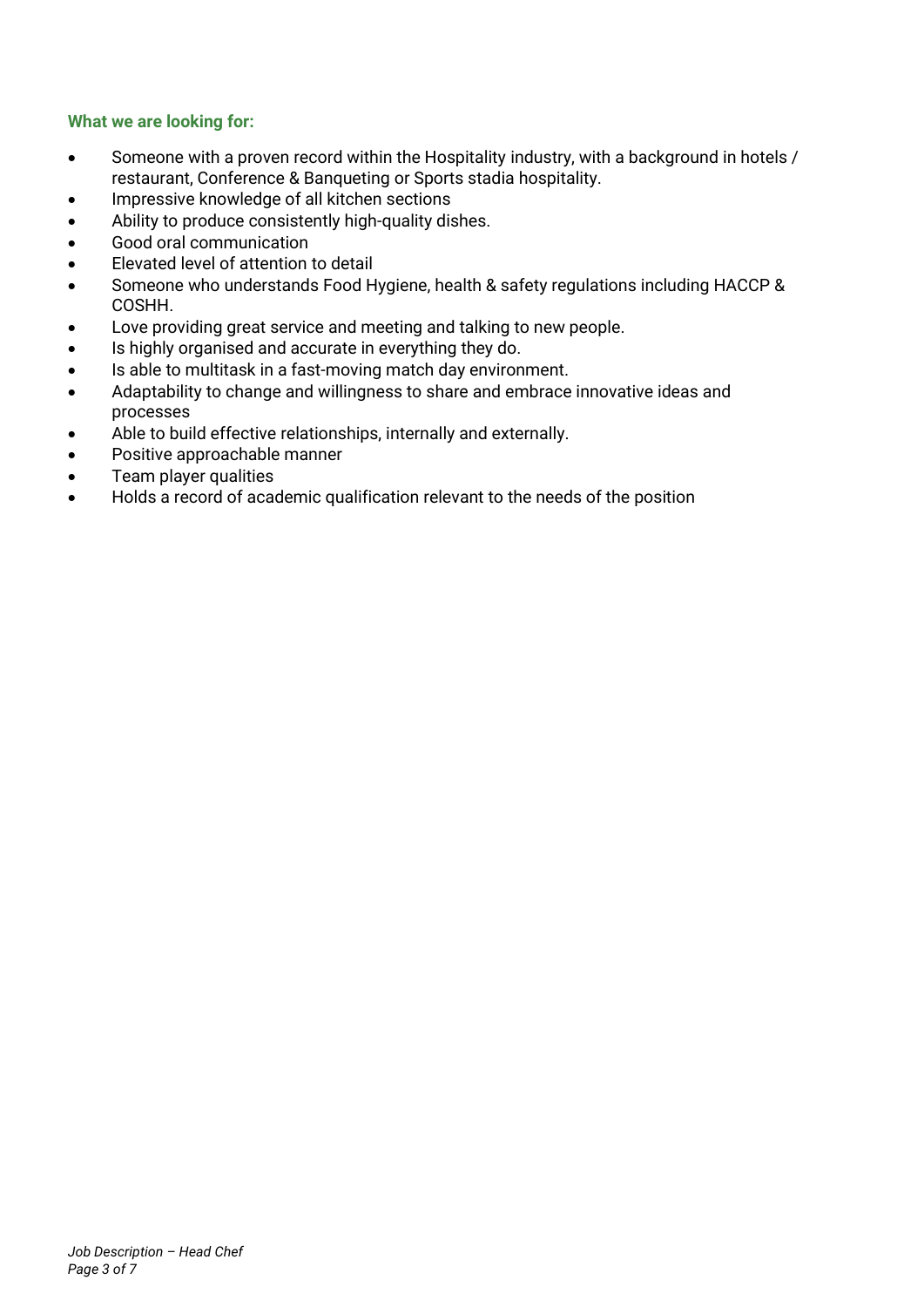# **Person Specification:**

In your application, tell us how you meet the following criteria, using examples to provide some context for us.

|                                                                                                            | <b>Essential</b> | <b>Desirable</b> |
|------------------------------------------------------------------------------------------------------------|------------------|------------------|
| 706 /1 and 706/2 or Level 3 NVQ Professional Cookery + or relevant<br>experience in Catering & Hospitality |                  |                  |
| Experience of managing budgets, stock, and menu GP's                                                       |                  |                  |
| Level 3 Supervising Food Safety in Catering                                                                |                  |                  |
| Proven experience gained in a high-volume commercial Food and<br>Beverage operation                        |                  |                  |
| Experience of leadership and staff supervision                                                             |                  |                  |
| Extensive understanding of various cooking methods, and ingredients                                        |                  |                  |
| Experience of delivering training and assessment of trainees                                               |                  |                  |
| Ability to deliver quality whilst working at a fast pace                                                   |                  |                  |
| Knowledge of legislative requirements relating to the cateringindustry                                     |                  |                  |
| Strong customer focus                                                                                      |                  |                  |
| Flexible approach to work                                                                                  |                  |                  |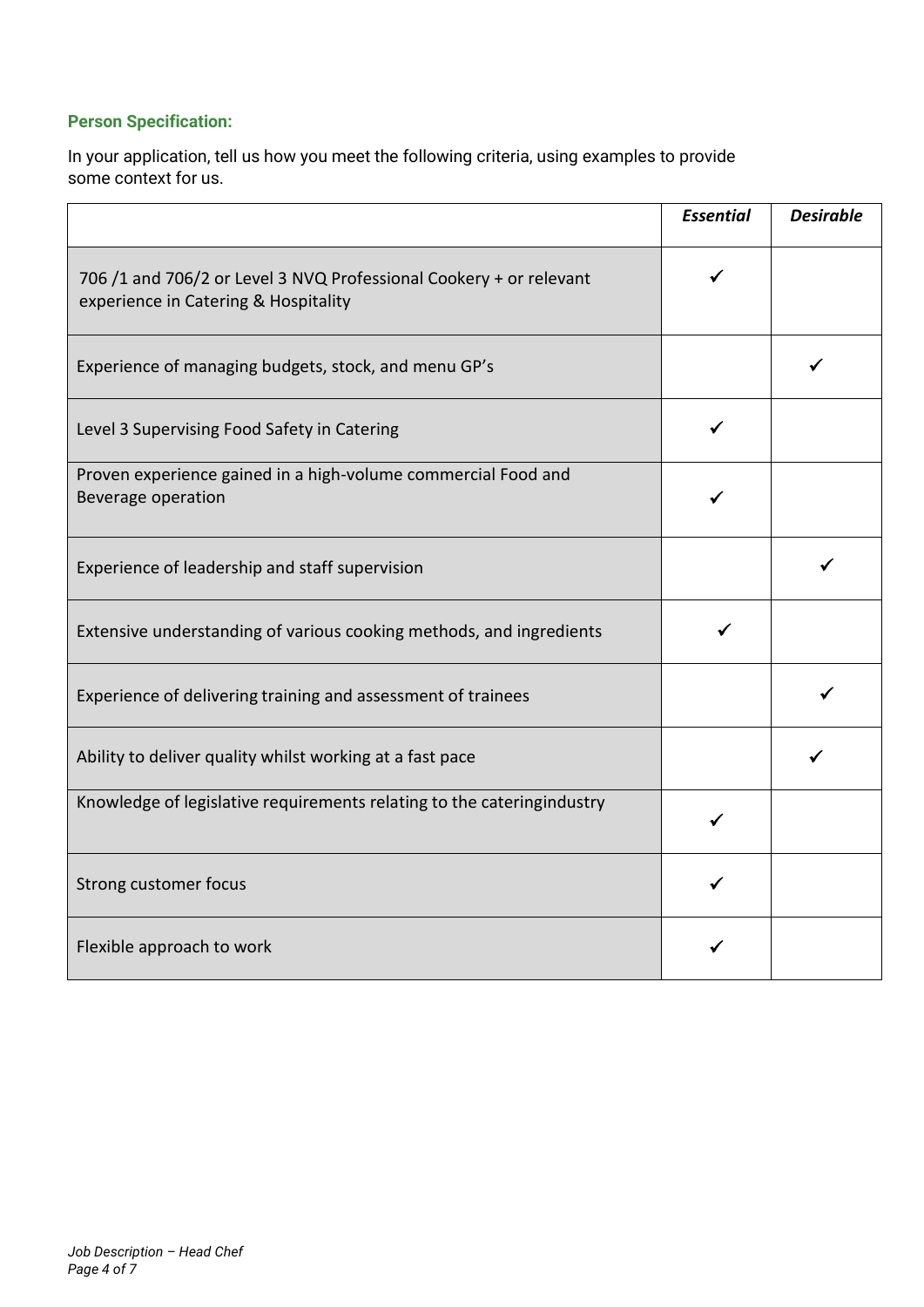## **To apply:**

Please send your Curriculum Vitae with covering letter to Jacqui Dean, Administration and Governance Manager at [jacquidean@leicestershireccc.co.uk](mailto:jacquidean@leicestershireccc.co.uk)

Closing date: 5.00pm, Friday 18th February 2022

# **Equal Opportunities in Employment Policy Statement**

Leicestershire County Cricket Club will ensure that all existing and potential employees receive equal consideration, and is committed to the elimination of unlawful or unfair discrimination on the grounds of gender, race, disability, colour, ethnic and national origin, nationality, sexuality, marital status, responsibility for dependents, religion, trade union activity and age.

It is the intention of Leicestershire County Cricket Club that its work force, at all levels, should reflect the composition of the city's population. To achieve this Leicestershire County Cricket Club will take active and positive steps to eliminate discrimination and to promote equality in employment.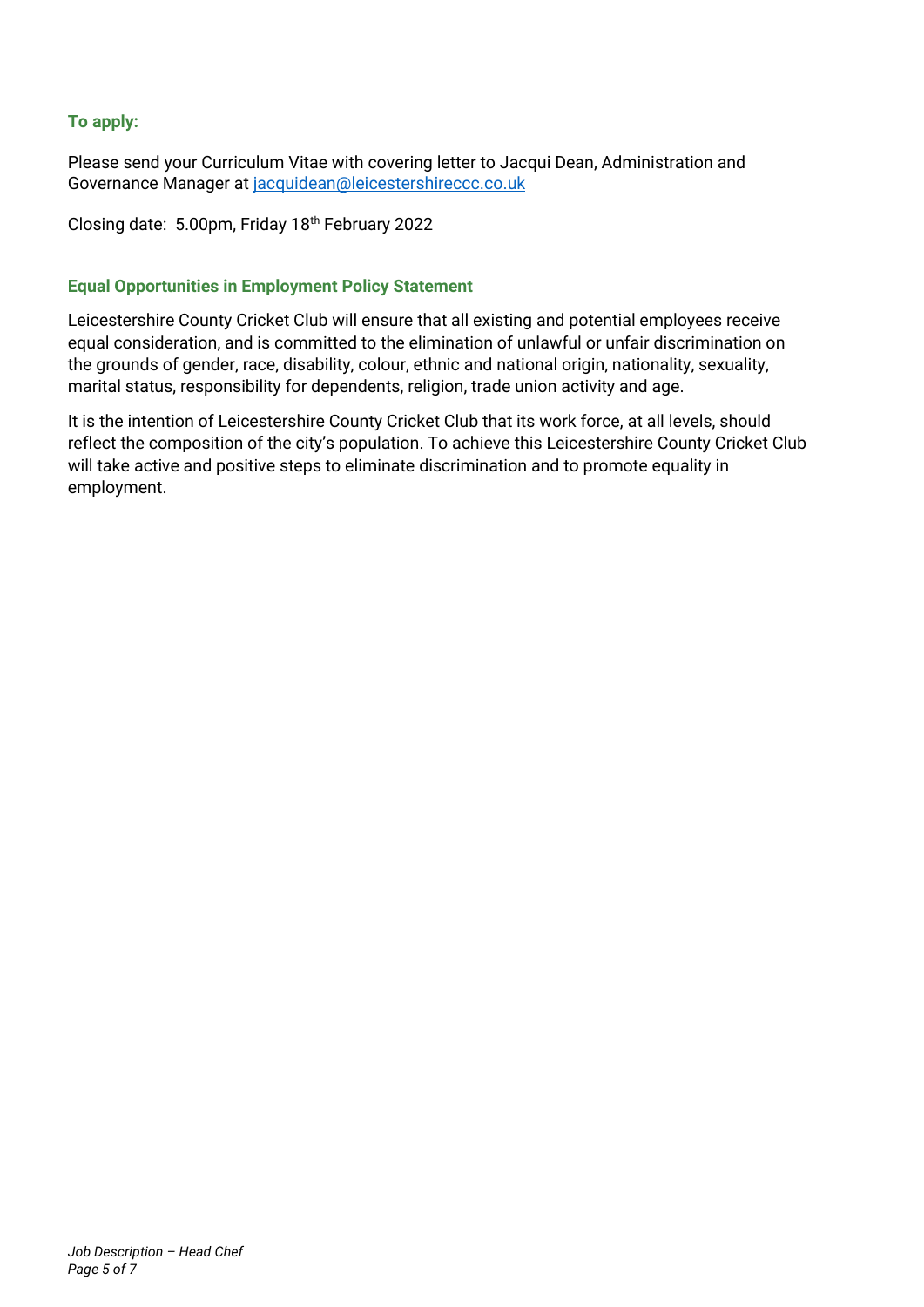

# **Staff Benefits at Leicestershire County Cricket Club**

## **Annual Leave**

Full-time employees receive an annual leave entitlement of 25 days per annum, plus one additional day for your birthday, in addition to public holidays, giving a total of 34 days per annum. For parttime staff, their holiday entitlement is pro-rata the entitlement of a full-time employee. Staff are required to reserve three or four days holiday to be taken between the Christmas and New Year period, depending how the calendar year falls.

## **Complimentary Staff Memberships**

Two complimentary memberships are offered to staff each year but this is not contractual.

### **Eye Tests**

Eye tests are provided to staff working with Display Screen Equipment (DSE) for more than one hour per day and basic spectacles provided if they are required for DSE work. The eye test offered is enhanced to include Optomap Retinal Photography.

### **Life Assurance**

We will provide you with life assurance which in the event of your death while employed by us shall pay to your chosen beneficiaries a sum equal to 3 times your current basic annual salary.

### **Pension Scheme**

We operate a qualifying workplace pension scheme which meets the requirements of automatic enrolment. If you are eligible you will be enrolled from the start of your employment. You may opt out of the scheme but you will be automatically enrolled again every three years.

Employee contributions are 5% (net cost to a basic rate taxpayer is 4%) and employer contributions are 3%.